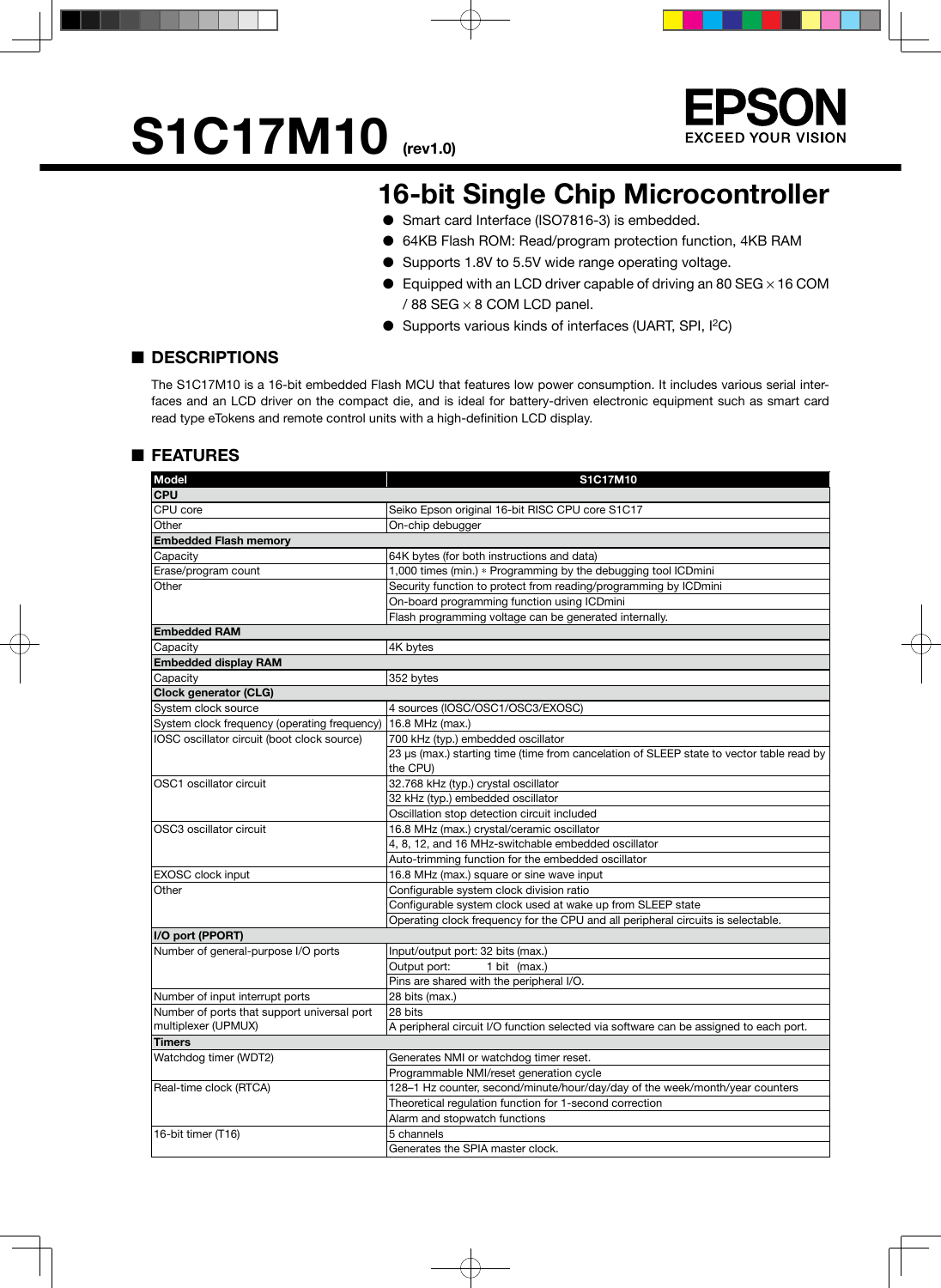| <b>Model</b>                                            | S1C17M10                                                                              |  |  |  |  |
|---------------------------------------------------------|---------------------------------------------------------------------------------------|--|--|--|--|
|                                                         |                                                                                       |  |  |  |  |
| <b>Timers</b>                                           | 1 channel                                                                             |  |  |  |  |
| 16-bit PWM timer (T16B)                                 | Event counter/capture function                                                        |  |  |  |  |
|                                                         | PWM waveform generation function                                                      |  |  |  |  |
|                                                         | Number of PWM output or capture input ports: 2 ports/channel                          |  |  |  |  |
|                                                         |                                                                                       |  |  |  |  |
| Supply voltage detector (SVD3)<br>Detection voltage     | VDD or external voltage (one external voltage input port is provided and an external  |  |  |  |  |
|                                                         | voltage level can be detected even if it exceeds VDD.)                                |  |  |  |  |
| Detection level                                         | VDD: 28 levels (1.8 to 5.0 V)/external voltage: 32 levels (1.2 to 5.0 V)              |  |  |  |  |
| Other                                                   | Intermittent operation mode                                                           |  |  |  |  |
|                                                         | Generates an interrupt or reset according to the detection level evaluation.          |  |  |  |  |
| <b>Serial interfaces</b>                                |                                                                                       |  |  |  |  |
| <b>UART (UART2)</b>                                     | 1 channel                                                                             |  |  |  |  |
|                                                         | Baud-rate generator included, IrDA1.0 supported                                       |  |  |  |  |
|                                                         | Open drain output, signal polarity, and baud rate division ratio are configurable.    |  |  |  |  |
| Synchronous serial interface (SPIA)                     | 1 channel                                                                             |  |  |  |  |
|                                                         | 2 to 16-bit variable data length                                                      |  |  |  |  |
|                                                         | The 16-bit timer (T16) can be used for the baud-rate generator in master mode.        |  |  |  |  |
| $I2C$ (I2C)                                             | 1 channel                                                                             |  |  |  |  |
|                                                         | Baud-rate generator included                                                          |  |  |  |  |
| Smart card interface (SMCIF)                            | 1 channel                                                                             |  |  |  |  |
|                                                         | Baud-rate generator included                                                          |  |  |  |  |
| <b>LCD driver (LCD16A)</b>                              |                                                                                       |  |  |  |  |
| LCD output                                              | $88SEG \times 1-8COM$ (max.), $80SEG \times 9-16COM$ (max.)                           |  |  |  |  |
| <b>LCD</b> contrast                                     | 16 levels                                                                             |  |  |  |  |
| Other                                                   |                                                                                       |  |  |  |  |
| Multiplier/divider (COPRO2)                             | 1/4 or 1/5 bias power supply included, external voltage can be applied.               |  |  |  |  |
| Arithmetic functions                                    | 16-bit $\times$ 16-bit multiplier                                                     |  |  |  |  |
|                                                         | 16-bit $\times$ 16-bit + 32-bit multiply and accumulation unit                        |  |  |  |  |
|                                                         | 32-bit ÷ 32-bit divider                                                               |  |  |  |  |
| <b>Reset</b>                                            |                                                                                       |  |  |  |  |
| #RESET pin                                              |                                                                                       |  |  |  |  |
| Power-on reset                                          | Reset when the reset pin is set to low.<br>Reset at power on.                         |  |  |  |  |
|                                                         | Reset when the P00 to P01/P02/P03 keys are pressed simultaneously (can be enabled/    |  |  |  |  |
| Key entry reset                                         | disabled using a register).                                                           |  |  |  |  |
| Watchdog timer reset                                    | Reset when the watchdog timer overflows (can be enabled/disabled using a register).   |  |  |  |  |
| Supply voltage detector reset                           | Reset when the supply voltage detector detects the set voltage level (can be enabled/ |  |  |  |  |
|                                                         | disabled using a register).                                                           |  |  |  |  |
| Interrupt                                               |                                                                                       |  |  |  |  |
| Non-maskable interrupt                                  | 4 systems (Reset, address misaligned interrupt, debug, NMI)                           |  |  |  |  |
| Programmable interrupt                                  | External interrupt: 1 system (8 levels)                                               |  |  |  |  |
|                                                         | Internal interrupt: 14 systems (8 levels)                                             |  |  |  |  |
| Power supply voltage                                    |                                                                                       |  |  |  |  |
| V <sub>DD</sub> operating voltage                       | 1.8 to 5.5 V                                                                          |  |  |  |  |
| V <sub>DD</sub> operating voltage for Flash programming | 1.8 to 5.5 V (VPP = $7.5$ V external power supply is required.)                       |  |  |  |  |
|                                                         | 2.7 to 5.5 V (When VPP is generated internally)                                       |  |  |  |  |
| <b>Operating temperature</b>                            |                                                                                       |  |  |  |  |
| Operating temperature range                             | -40 to 85 °C                                                                          |  |  |  |  |
| <b>Current consumption (Typ. value)</b>                 |                                                                                       |  |  |  |  |
| SLEEP mode                                              | $0.16 \mu A$                                                                          |  |  |  |  |
|                                                         | $IOSC = OFF$ , $OSC1 = OFF$ , $OSC3 = OFF$                                            |  |  |  |  |
| <b>HALT</b> mode                                        | $0.6 \mu A$                                                                           |  |  |  |  |
|                                                         | OSC1 = 32 kHz (crystal oscillator), RTC = ON                                          |  |  |  |  |
| RUN mode                                                | $4 \mu A$                                                                             |  |  |  |  |
|                                                         | OSC1 = 32 kHz (crystal oscillator), RTC = ON, CPU = OSC1                              |  |  |  |  |
|                                                         | 145 µA                                                                                |  |  |  |  |
|                                                         | $OSC1 = 32$ kHz (crystal oscillator), RTC = ON, $OSC3 = 1$ MHz (ceramic oscillator),  |  |  |  |  |
|                                                         | $CPU = OSC3$                                                                          |  |  |  |  |
| <b>Shipping form</b>                                    |                                                                                       |  |  |  |  |
| 11                                                      | TQFP15-128pin (Lead pitch: 0.4 mm)                                                    |  |  |  |  |
| 2                                                       | Die form (Pad pitch: 80 µm (min.))                                                    |  |  |  |  |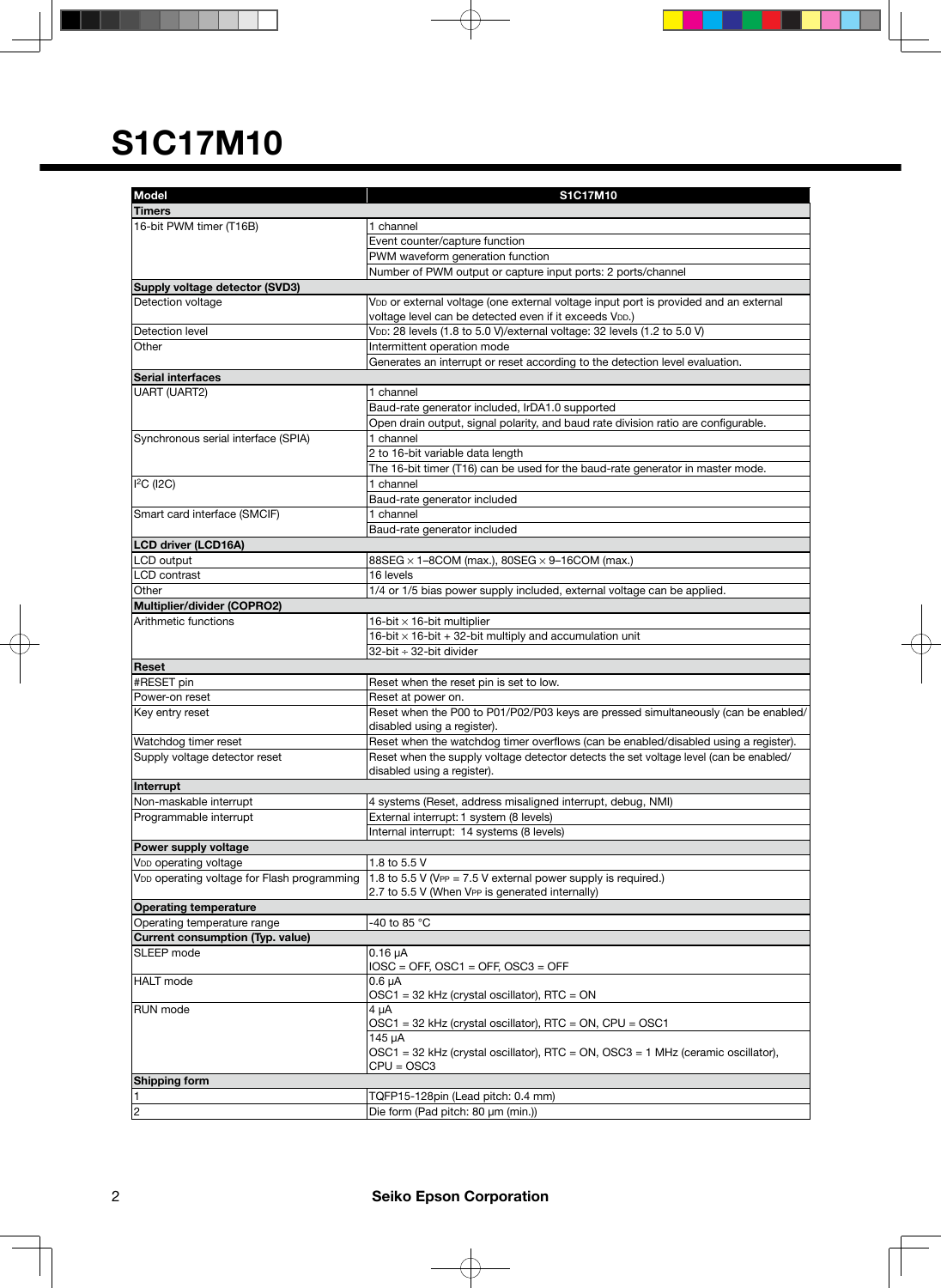■ **BLOCK DIAGRAM**

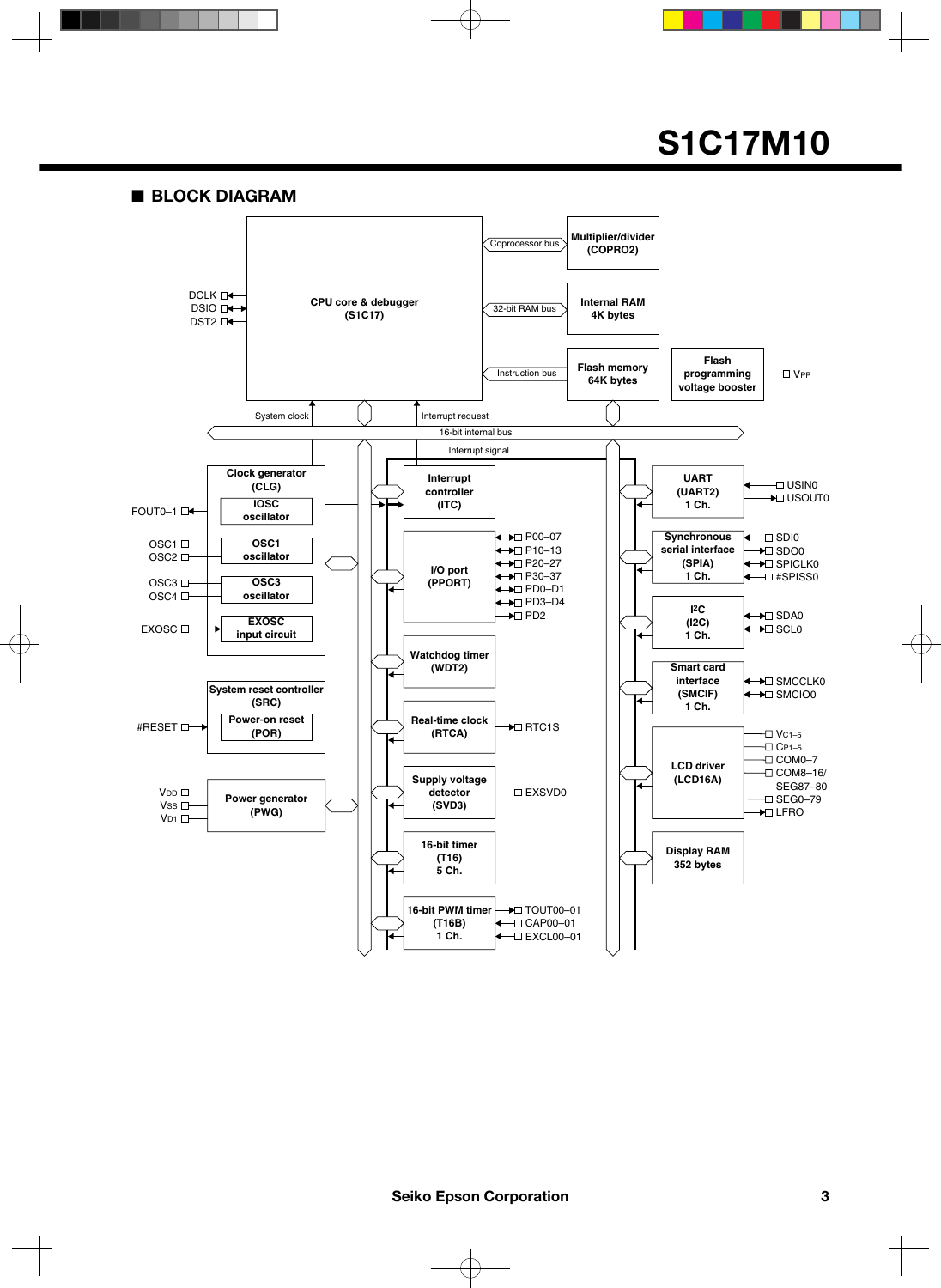#### ■ **PIN CONFIGURATION DIAGRAMS**

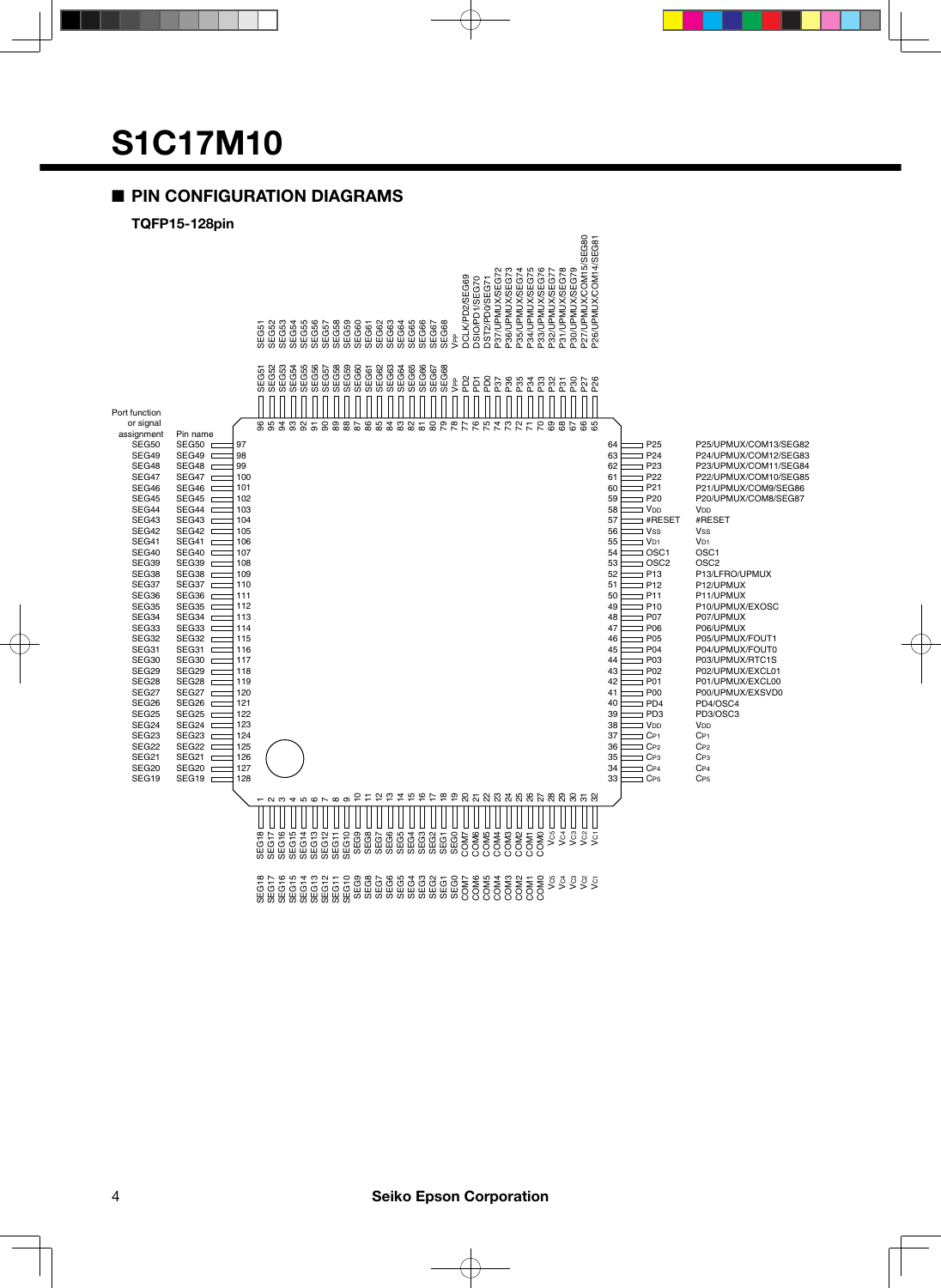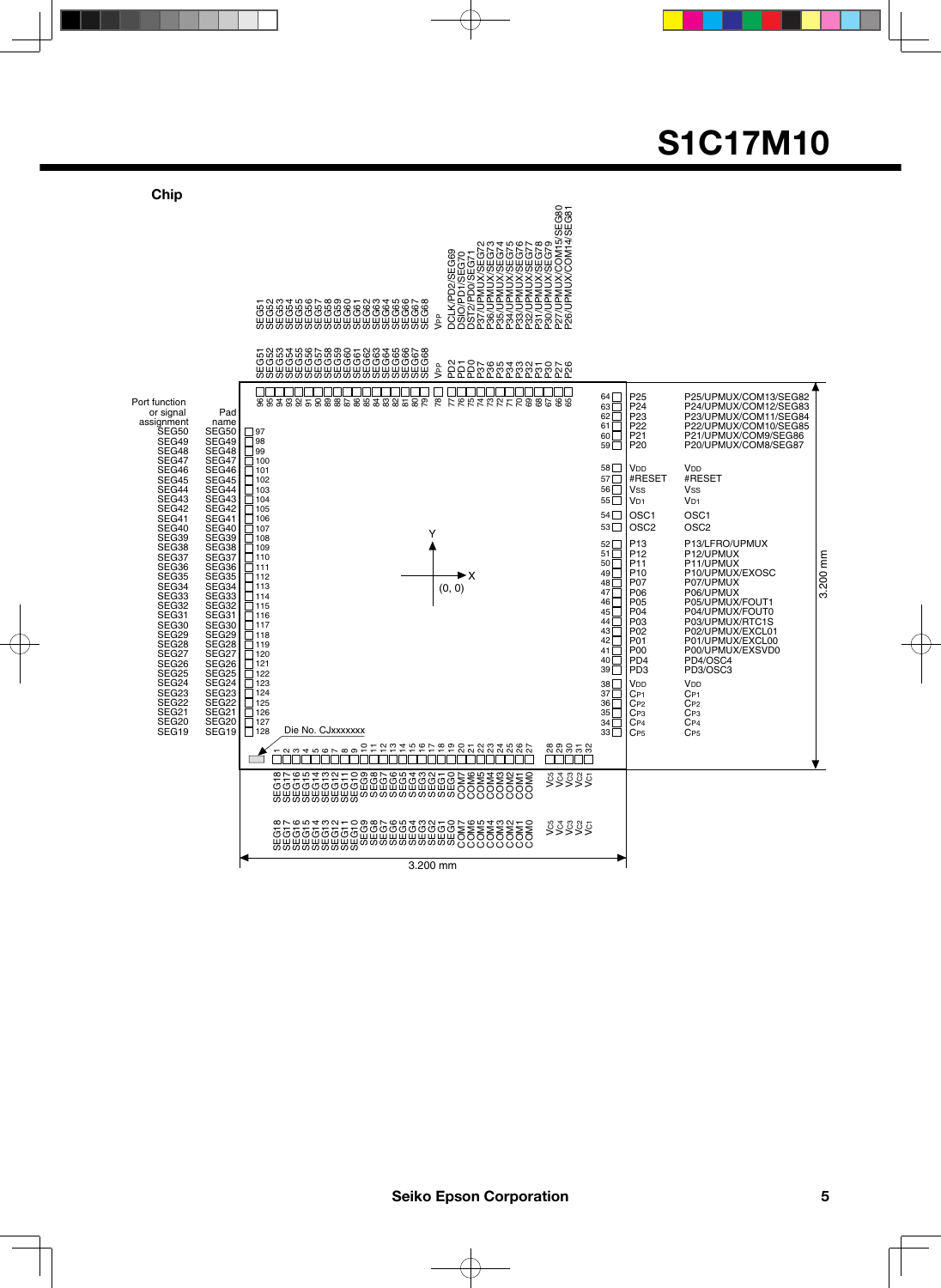#### ■ **PIN DESCRIPTIONS**

#### **Symbol meanings**

Assigned signal: The signal listed at the top of each pin is assigned in the initial state. The pin function must be switched via software to assign another signal (see the "I/O Ports" chapter).

| $I/O$ :                       |                                          | $=$ Input                |  |  |  |
|-------------------------------|------------------------------------------|--------------------------|--|--|--|
|                               | 0                                        | $=$ Output               |  |  |  |
|                               | I/O                                      | $=$ Input/output         |  |  |  |
|                               | Р                                        | = Power supply           |  |  |  |
|                               | А                                        | = Analog signal          |  |  |  |
|                               | Hi-Z                                     | $=$ High impedance state |  |  |  |
| Initial state:                | I (Pull-up)                              | $=$ lnput with pulled up |  |  |  |
|                               | $I$ (Pull-down) = Input with pulled down |                          |  |  |  |
|                               | Hi-Z                                     | $=$ High impedance state |  |  |  |
|                               | O(H)                                     | $=$ High level output    |  |  |  |
|                               | O (L)                                    | $=$ Low level output     |  |  |  |
| Tolerant fail-safe structure: |                                          |                          |  |  |  |
|                               |                                          |                          |  |  |  |

 $\checkmark$  = Over voltage tolerant fail-safe type I/O cell included (see the "I/O Ports" chapter) The over voltage tolerant fail-safe type I/O cell allows interfacing without passing unnecessary current even if a voltage exceeding VDD is applied to the port. Also unnecessary current is not consumed when the port is externally biased without supplying VDD.

| Pin/pad<br>name  | Assigned<br>signal | I/O     | <b>Initial state</b>     | <b>Tolerant fail-</b><br>safe structure | <b>Function</b>                                 |
|------------------|--------------------|---------|--------------------------|-----------------------------------------|-------------------------------------------------|
| V <sub>DD</sub>  | V <sub>DD</sub>    | P       |                          |                                         | Power supply (+)                                |
| <b>Vss</b>       | Vss                | P       | $\overline{\phantom{0}}$ | $\overline{a}$                          | <b>GND</b>                                      |
| V <sub>PP</sub>  | V <sub>PP</sub>    | P       | $\overline{\phantom{0}}$ | $\overline{\phantom{0}}$                | Power supply for Flash programming              |
| V <sub>D1</sub>  | V <sub>D1</sub>    | A       | $\overline{\phantom{0}}$ | $\qquad \qquad -$                       | V <sub>D1</sub> regulator output                |
| $VC1-5$          | $VC1-5$            | P       | -                        | $\qquad \qquad -$                       | LCD panel driver power supply                   |
| $C_{P1-5}$       | Cp1-5              | Α       | $\overline{\phantom{0}}$ | $\overline{\phantom{0}}$                | LCD power supply booster capacitor connect pins |
| OSC <sub>1</sub> | OSC1               | A       | -                        | ÷                                       | OSC1 oscillator circuit input                   |
| OSC <sub>2</sub> | OSC2               | A       |                          |                                         | OSC1 oscillator circuit output                  |
| #RESET           | #RESET             | L       | I (Pull-up)              |                                         | Reset input                                     |
| P00              | P00                | 1/O     | Hi-Z                     | ✓                                       | I/O port                                        |
|                  | <b>UPMUX</b>       | 1/O     |                          |                                         | User-selected I/O (universal port multiplexer)  |
|                  | EXSVD0             | Α       |                          |                                         | External power supply voltage detection input   |
| P01              | P01                | I/O     | $Hi-Z$                   | ✓                                       | I/O port                                        |
|                  | EXCL00             | L       |                          |                                         | 16-bit PWM timer Ch.0 event counter input 0     |
|                  | <b>UPMUX</b>       | 1/O     |                          |                                         | User-selected I/O (universal port multiplexer)  |
| P02              | P02                | I/O     | Hi-Z                     | ✓                                       | I/O port                                        |
|                  | EXCL01             |         |                          |                                         | 16-bit PWM timer Ch.0 event counter input 1     |
|                  | <b>UPMUX</b>       | I/O     |                          |                                         | User-selected I/O (universal port multiplexer)  |
| P03              | P03                | 1/O     | Hi-Z                     | ✓                                       | I/O port                                        |
|                  | RTC1S              | $\circ$ |                          |                                         | Real-time clock 1-second cycle pulse output     |
|                  | <b>UPMUX</b>       | I/O     |                          |                                         | User-selected I/O (universal port multiplexer)  |
| <b>P04</b>       | P04                | I/O     | $Hi-Z$                   | ✓                                       | I/O port                                        |
|                  | FOUT0              | $\circ$ |                          |                                         | Clock external output                           |
|                  | <b>UPMUX</b>       | 1/O     |                          |                                         | User-selected I/O (universal port multiplexer)  |
| P05              | P05                | 1/O     | Hi-Z                     | ✓                                       | I/O port                                        |
|                  | FOUT1              | $\circ$ |                          |                                         | Clock external output                           |
|                  | <b>UPMUX</b>       | 1/O     |                          |                                         | User-selected I/O (universal port multiplexer)  |
| <b>P06</b>       | P06                | I/O     | $Hi-Z$                   | $\checkmark$                            | I/O port                                        |
|                  | <b>UPMUX</b>       | 1/O     |                          |                                         | User-selected I/O (universal port multiplexer)  |
| P07              | P07                | 1/O     | $Hi-Z$                   | ✓                                       | I/O port                                        |
|                  | <b>UPMUX</b>       | 1/O     |                          |                                         | User-selected I/O (universal port multiplexer)  |
| P <sub>10</sub>  | P <sub>10</sub>    | I/O     | $Hi-Z$                   | ✓                                       | I/O port                                        |
|                  | <b>EXOSC</b>       | T       |                          |                                         | Clock generator external clock input            |
|                  | <b>UPMUX</b>       | 1/O     |                          |                                         | User-selected I/O (universal port multiplexer)  |
| P <sub>11</sub>  | P11                | 1/O     | Hi-Z                     | ✓                                       | I/O port                                        |
|                  | <b>UPMUX</b>       | I/O     |                          |                                         | User-selected I/O (universal port multiplexer)  |
| P <sub>12</sub>  | P12                | I/O     | Hi-Z                     | ✓                                       | I/O port                                        |
|                  | <b>UPMUX</b>       | 1/O     |                          |                                         | User-selected I/O (universal port multiplexer)  |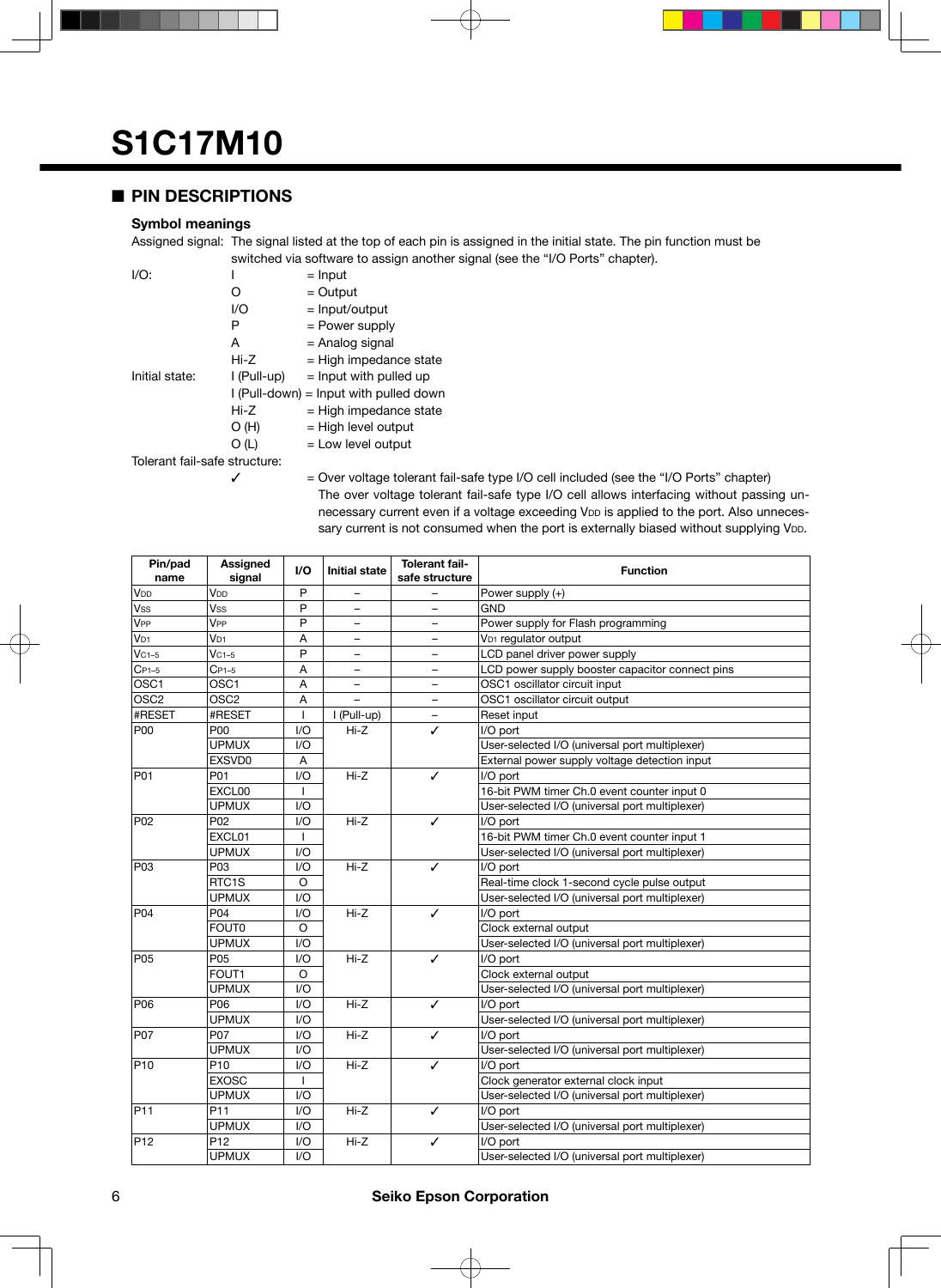| Pin/pad<br>name | <b>Assigned</b><br>signal | I/O | <b>Initial state</b> | <b>Tolerant fail-</b><br>safe structure | <b>Function</b>                                |  |
|-----------------|---------------------------|-----|----------------------|-----------------------------------------|------------------------------------------------|--|
| P <sub>13</sub> | P13                       | I/O | $Hi-Z$               | ✓                                       | I/O port                                       |  |
|                 | LFRO                      | O   |                      |                                         | LCD frame signal monitor output                |  |
|                 | <b>UPMUX</b>              | I/O |                      |                                         | User-selected I/O (universal port multiplexer) |  |
| P20             | P20                       | 1/O | Hi-Z                 | ✓                                       | I/O port                                       |  |
|                 | UPMUX                     | I/O |                      |                                         | User-selected I/O (universal port multiplexer) |  |
|                 | COM8                      | Α   |                      |                                         | LCD common output                              |  |
|                 | SEG87                     | Α   |                      |                                         | LCD segment output                             |  |
| P <sub>21</sub> | P <sub>21</sub>           | 1/O | $Hi-Z$               | ✓                                       | I/O port                                       |  |
|                 | <b>UPMUX</b>              | 1/O |                      |                                         | User-selected I/O (universal port multiplexer) |  |
|                 | COM9                      | Α   |                      |                                         | LCD common output                              |  |
|                 | SEG86                     | Α   |                      |                                         | LCD segment output                             |  |
| P <sub>22</sub> | P <sub>22</sub>           | 1/O | $Hi-Z$               | ✓                                       | I/O port                                       |  |
|                 | <b>UPMUX</b>              | 1/O |                      |                                         | User-selected I/O (universal port multiplexer) |  |
|                 | COM10                     | Α   |                      |                                         | LCD common output                              |  |
|                 | SEG85                     | Α   |                      |                                         | LCD segment output                             |  |
| P <sub>23</sub> | P <sub>23</sub>           | 1/O | $Hi-Z$               | ✓                                       | I/O port                                       |  |
|                 | <b>UPMUX</b>              | 1/O |                      |                                         | User-selected I/O (universal port multiplexer) |  |
|                 | COM11                     | Α   |                      |                                         | LCD common output                              |  |
|                 | SEG84                     | A   |                      |                                         | LCD segment output                             |  |
| P <sub>24</sub> | P24                       | 1/O | $Hi-Z$               | ✓                                       | I/O port                                       |  |
|                 | <b>UPMUX</b>              | 1/O |                      |                                         | User-selected I/O (universal port multiplexer) |  |
|                 | COM <sub>12</sub>         | Α   |                      |                                         | LCD common output                              |  |
|                 | SEG83                     | A   |                      |                                         | LCD segment output                             |  |
| P <sub>25</sub> | P <sub>25</sub>           | 1/O | $Hi-Z$               | ✓                                       | I/O port                                       |  |
|                 | UPMUX                     | 1/O |                      |                                         | User-selected I/O (universal port multiplexer) |  |
|                 | COM13                     | Α   |                      |                                         | LCD common output                              |  |
|                 | SEG82                     | Α   |                      |                                         | LCD segment output                             |  |
| P <sub>26</sub> | P <sub>26</sub>           | 1/O | $Hi-Z$               | ✓                                       | I/O port                                       |  |
|                 | UPMUX                     | 1/O |                      |                                         | User-selected I/O (universal port multiplexer) |  |
|                 | COM14                     | Α   |                      |                                         | LCD common output                              |  |
|                 | SEG81                     | Α   |                      |                                         | LCD segment output                             |  |
| P <sub>27</sub> | P27                       | 1/O | $Hi-Z$               | ✓                                       | I/O port                                       |  |
|                 | <b>UPMUX</b>              | 1/O |                      |                                         | User-selected I/O (universal port multiplexer) |  |
|                 | COM <sub>15</sub>         | A   |                      |                                         | LCD common output                              |  |
|                 | SEG80                     | Α   |                      |                                         | LCD segment output                             |  |
| P30             | P30                       | 1/O | $Hi-Z$               | ✓                                       | I/O port                                       |  |
|                 | <b>UPMUX</b>              | 1/O |                      |                                         | User-selected I/O (universal port multiplexer) |  |
|                 | SEG79                     | Α   |                      |                                         | LCD segment output                             |  |
| P31             | P31                       | 1/O | $Hi-Z$               | ✓                                       | I/O port                                       |  |
|                 | <b>UPMUX</b>              | 1/O |                      |                                         | User-selected I/O (universal port multiplexer) |  |
|                 | SEG78                     | Α   |                      |                                         | LCD segment output                             |  |
| P32             | P32                       | 1/O | Hi-Z                 | ✓                                       | I/O port                                       |  |
|                 | <b>UPMUX</b>              | 1/O |                      |                                         | User-selected I/O (universal port multiplexer) |  |
|                 | SEG77                     | Α   |                      |                                         | LCD segment output                             |  |
| P33             | P33                       | 1/O | Hi-Z                 | ✓                                       | I/O port                                       |  |
|                 | <b>UPMUX</b>              | 1/O |                      |                                         | User-selected I/O (universal port multiplexer) |  |
|                 | SEG76                     | Α   |                      |                                         | LCD segment output                             |  |
| P34             | P34                       | 1/O | Hi-Z                 | ✓                                       | I/O port                                       |  |
|                 | <b>UPMUX</b>              | 1/O |                      |                                         | User-selected I/O (universal port multiplexer) |  |
|                 | SEG75                     | Α   |                      |                                         | LCD segment output                             |  |
| P35             | P35                       | I/O | Hi-Z                 | ✓                                       | I/O port                                       |  |
|                 | <b>UPMUX</b>              | 1/O |                      |                                         | User-selected I/O (universal port multiplexer) |  |
|                 | SEG74                     | Α   |                      |                                         | LCD segment output                             |  |
| P36             | P36                       | 1/O | Hi-Z                 | ✓                                       | I/O port                                       |  |
|                 | <b>UPMUX</b>              | 1/O |                      |                                         | User-selected I/O (universal port multiplexer) |  |
|                 | SEG73                     | Α   |                      |                                         | LCD segment output                             |  |
| P37             | P37                       | 1/O | Hi-Z                 | ✓                                       | I/O port                                       |  |
|                 | <b>UPMUX</b>              | 1/O |                      |                                         | User-selected I/O (universal port multiplexer) |  |
|                 | SEG72                     | Α   |                      |                                         | LCD segment output                             |  |
| PD <sub>0</sub> | DST <sub>2</sub>          | O   | O(L)                 | ✓                                       | On-chip debugger status output                 |  |
|                 | PD <sub>0</sub>           | I/O |                      |                                         | I/O port                                       |  |
|                 | SEG71                     | Α   |                      |                                         | LCD segment output                             |  |